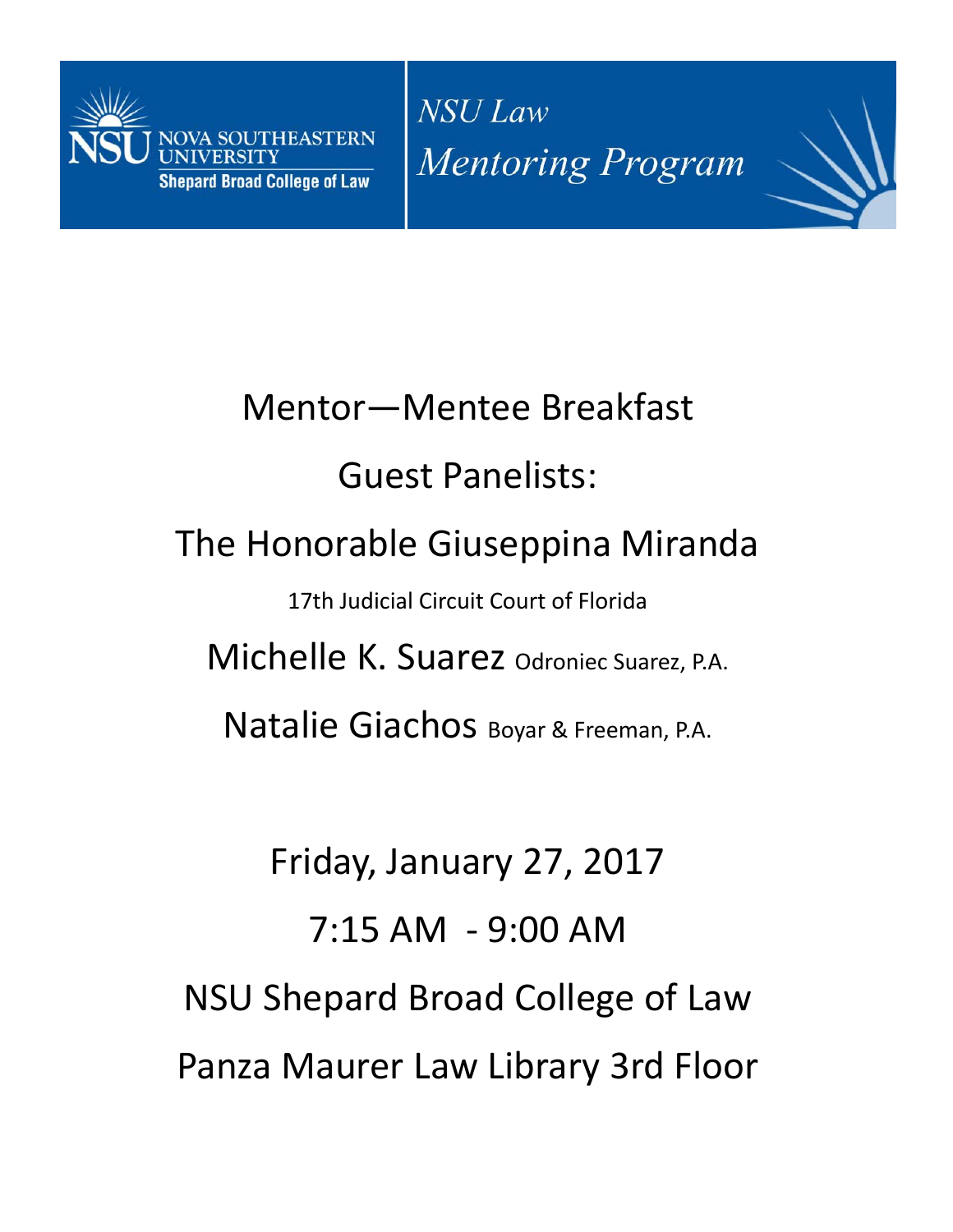

## **NSU Law Mentoring Program**

### **PROGRAM OVERVIEW**

The NSU Law Mentoring Program ("Program") includes the following:

- A group mentoring model and not the traditional 1:1 pairing of Mentor to Mentee.
- In-person meetings at NSU during the academic year bring all Mentors and Mentees together.
- A list of suggested activities organized by group to help Mentors discover opportunities to help Mentees achieve the learning outcomes for the Program.

The Mentoring Program Learning Outcomes By the end of the academic year, the Mentees should:

- 1. Plan for the transition from law student to lawyer, including time management skills and goal-setting;
- 2. Create and maintain a mentoring relationship with a colleague;
- 3. Understand strategies to manage: clients, cases, projects, and employees;
- 4. Practice preparation techniques in professional settings, such as meetings, hearings, depositions, trials, business transactions;
- 5. Prepare strategies to address novel situations as they arise in the business and practice of law.

#### **Mentor/Mentee Practice Groups**

On the Information & Group Registration Form, Mentors will select one Practice Group to join that is the most relevant group to their area of practice. Likewise, Mentees will select one Practice Group to join that best aligns with their area of interest.

At the scheduled in-person meetings at NSU, Mentors and Mentees will meet in their respective groups for the program event. This will enable group members to get to know one another better and plan for additional meetings.

The Program Director will maintain a spreadsheet by group listing the Mentors and Mentees names and contact information. Messages may be sent occasionally to Mentors and Mentees, keeping them informed about Program events and opportunities of interest to one or more Groups. Explanations of each Group are included on the Registration form.

The Groups are as follows:

| 1) Civil Litigation Practice Group | 6) Family Law Practice Group                                      |
|------------------------------------|-------------------------------------------------------------------|
| 2) Transactional Practice Group    | 7) International Law Group                                        |
| 3) Criminal Practice Group         | 8) Real Property, Probate, Trust, Estates, and Tax Practice Group |
| 4) Health Law Practice Group       | 9) Undecided                                                      |
| 5) Intellectual Property Law Group |                                                                   |

Breakfast Meeting Dates for 2016-2017 Academic Year Please save these dates on your calendar:

| Friday, September 23, 2016:                      | Friday, January 27, 2017:                                                |  |
|--------------------------------------------------|--------------------------------------------------------------------------|--|
| Location: Shepard Broad College of Law           | Location: Shepard Broad College of Law                                   |  |
| Check-in & breakfast networking: 7:15 to 8:00 am | Check-in & breakfast networking: 7:15 to 8:00 am                         |  |
| Program: 8:00 am to 9:00 am                      | Program: 8:00 am to 9:00 am                                              |  |
| Friday, November 4, 2016:                        | Friday, February 24, 2017: (Special Program for Mentors and current 1Ls) |  |
| Location: Shepard Broad College of Law           | Location: Shepard Broad College of Law                                   |  |
| Check-in & breakfast networking: 7:15 to 8:00 am | Check-in & breakfast networking: 7:15 to 8:00 am                         |  |
| Location: Shepard Broad College of Law           | Program: 8:00 am to 9:00 am                                              |  |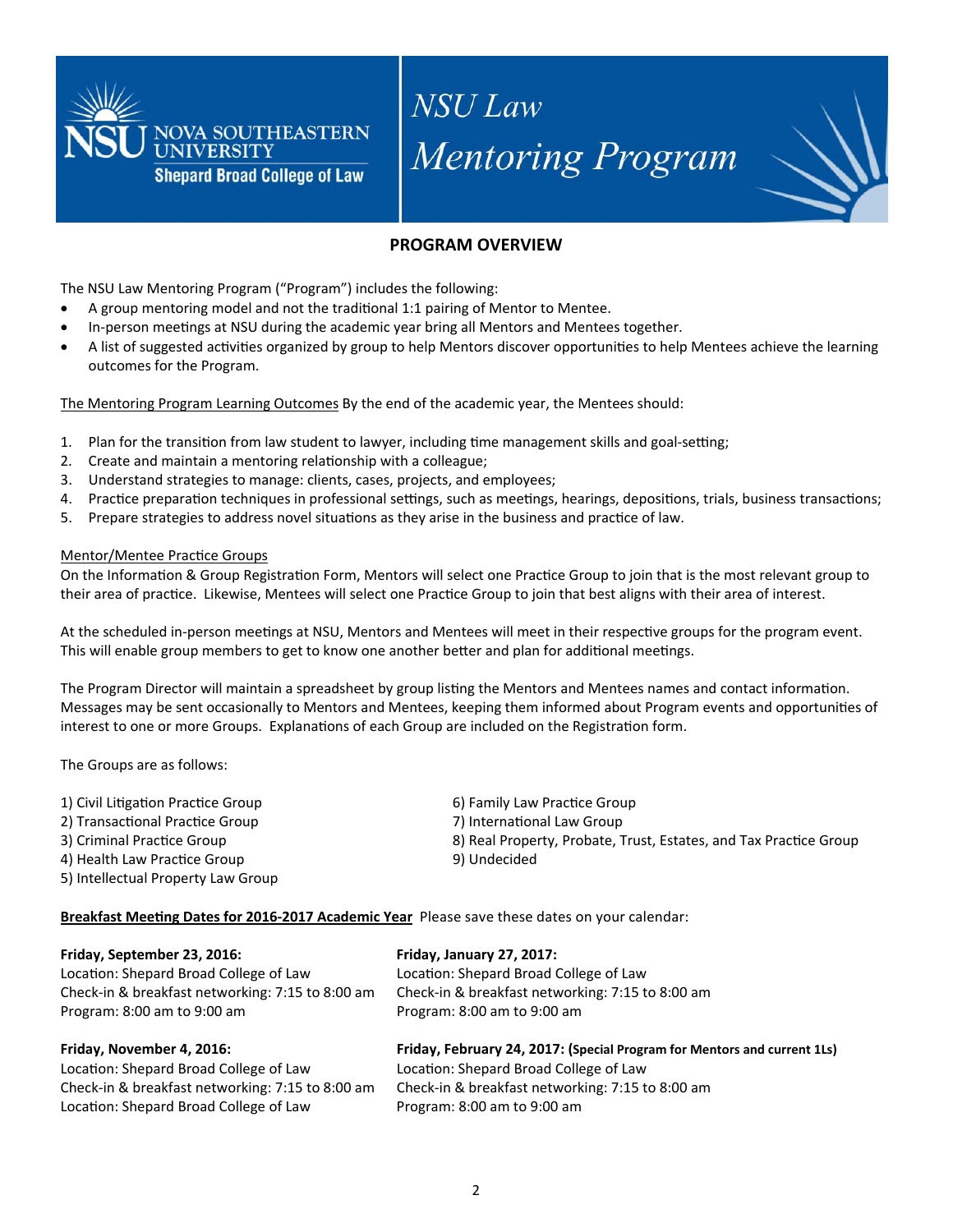### **NSU Law Mentoring Program Agenda**

*January 27, 2017* 

- **7:15 7:55 a.m**.: Check‐in and Breakfast Networking
- **7:55 8:00 a.m.:** Welcome and Introductions

**8:00 a.m**.: **Program: "Work Life Balance: Keeping it in PerspecƟve" Panelists: The Honorable Giuseppina Miranda,** *17th Judicial Circuit Court of Florida*  **Michelle K. Suarez**, *Odroniec Suarez, P.A.* **Natalie Giachos**, *Boyar & Freeman, P.A.* 

Discussion Outline:

- 1. What I thought practicing Law/being a Judge would be like versus what it's really like.
- 2. Life in Balance: What it means to different people and what it means to me.
- 3. How to deal with the pressures of a demanding career while at the same time living and enjoying your life.
- 4. Tips for better work/life balance.

| 8:30 a.m.∶ | Networking and Wrap-Up |
|------------|------------------------|
|------------|------------------------|

**9:00 a.m**.: Adjourn

**The Honorable Giuseppina Miranda** was appointed as judge to the county bench in November 2013. She is currently assigned to the civil division. Prior to her appointment as judge, she was a General Magistrate for the 17th Judicial Circuit Family Division. Before becoming a magistrate, she managed her own law firm as a sole practitioner. Prior to that, Judge Miranda was an Assistant State Attorney for five years. Judge Miranda received her law degree in 1999 from Nova Southeastern University Shepard Board College of Law and graduated magna cum laude. She received her undergraduate degree from the University of Florida in 1993. Judge Miranda has been a board member of the Broward County Women Lawyers' Association since 2009. She has served on the Broward Human Trafficking Coalition as a sub-committee member of



STARS (Stop Trafficking and Rescue the Survivors) and also served as a committee member on the statewide Model Courts initiative for Florida's Dependency Judges/Magistrates. Her volunteer work includes mentoring young adults aging out of the foster care system and the Books and Breakfast program at PACE Center for Girls. Judge Miranda is currently a PACE board member.